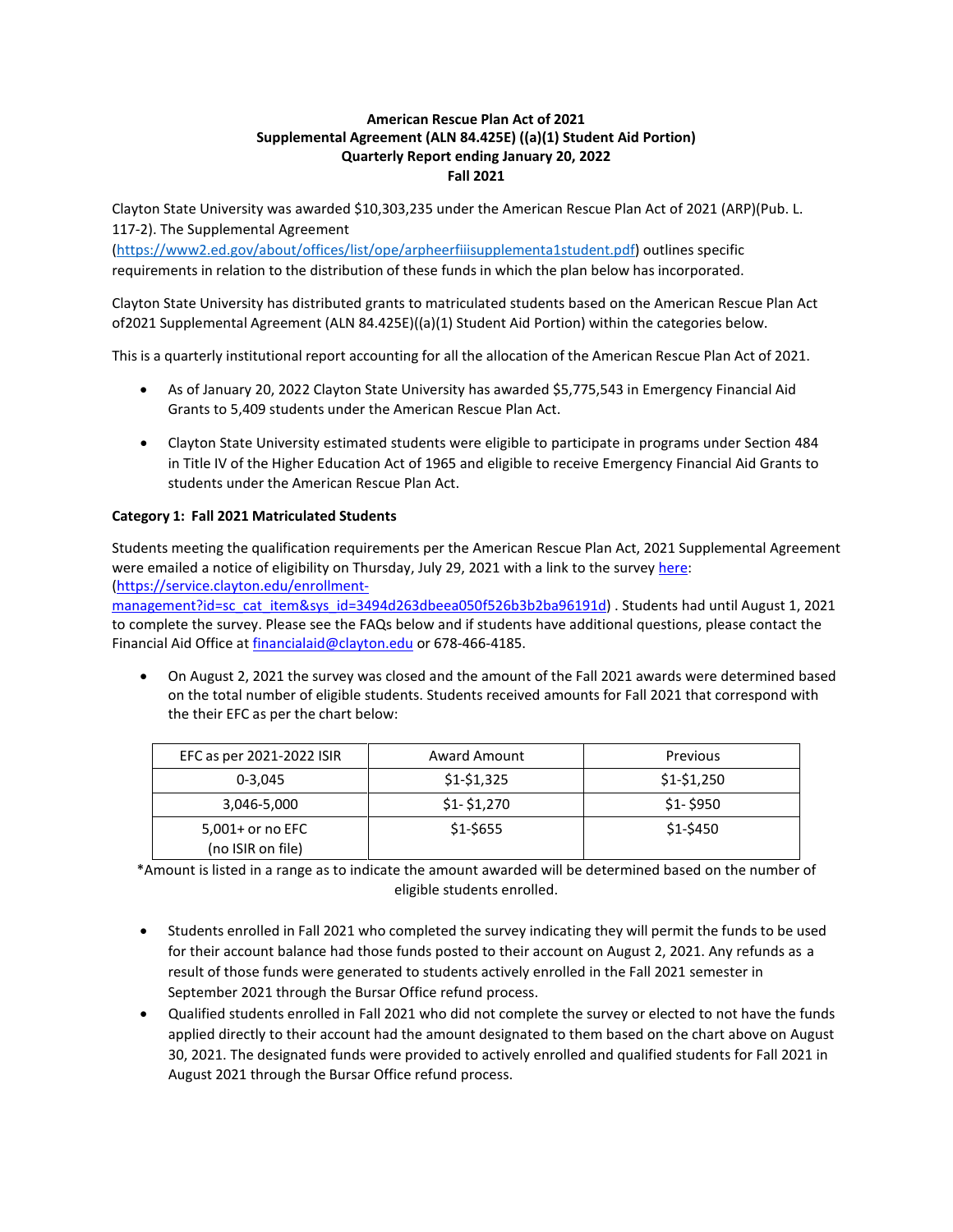### **Category 2: Fall 2021 Second Session Undergraduate Matriculated Students**

Matriculated undergraduate students who withdrew from a full term class and added a course in second short session aimed at recovering credits. Students meeting the qualification requirements per the American Rescue Plan Act, 2021 Supplemental Agreement were emailed a notice of eligibility on Wednesday, September 22, 2021 with a link to the survey found [here.](https://service.clayton.edu/enrollment-management?id=sc_cat_item&sys_id=3494d263dbeea050f526b3b2ba96191d&sysparm_category=aec2d034db24d4149574fd7aae961905) Students had until September 29, 2021 to complete the survey. Please see the FAQs below and if the student have additional questions, please contact the Financial Aid Office at [financialaid@clayton.edu](mailto:financialaid@clayton.edu) or 678-466-4185.

• On October 5, 2021 the survey was closed and the amount for Fall 2021 Second Session awards were determined based on the total eligible students. Students received amounts in the Fall 2021 that correspond with their EFC as per the chart below:

| EFC as per 2021-2022 ISIR | <b>Award Amount</b> |
|---------------------------|---------------------|
| $0 - 5,000$               | \$1-\$508           |

\*Amount is listed in a range as to indicate the amount awarded will be determined based on the number of eligible students enrolled.

- Students enrolled in Fall 2021 Second Session who completed the survey indicating they will permit the funds to be used for their account balance will had those funds posted to their account on October 4, 2021. Any refunds as a result of those funds were generated to students actively enrolled in the Fall 2021 Second Session semester in October 2021 through the Bursar Office refund process.
- Qualified students enrolled in Fall 2021 Second Session who did not complete the survey or elected to not have the funds applied directly to their account had the amount designated to them based on the chart above on October 18, 2021. The designated funds were provided to actively enrolled and qualified students for Fall 2021 Second Session in October 2021 through the Bursar Office refund process.

#### **What is the ARP Supplemental Grant?**

The American Rescue Plan Act has been released by the U.S. Department of Education. The ARP Supplemental Grant will provide to colleges and universities cash grants to students related to the disruptions of their education due to the COVID-19 pandemic.

Please know that ARP Supplemental Grant awards may vary from student to student based on economic need just as other federal aid (Pell, SEOG) varies. The Financial Aid office at Clayton State University will determine your eligibility for the ARP Supplemental Grant funds using the guidelines provided by the Federal Department of Education.

## **Who is eligible for the ARP Supplemental Grant?**

Students that may receive emergency financial aid grants under the ARP Supplemental Grant must be actively enrolled (including students exclusively enrolled in distance education) and must be a US Citizen or eligible noncitizens.

## **How do I find out if I'm eligible for the ARP Supplemental Grant?**

Eligible students were emailed a survey to determine if they were impacted by the coronavirus on Thursday, July 30, 2021 to their Clayton State University email account. If you are unsure if you are eligible, read the above eligibility qualifications and if you still have questions, please contact the Financial Aid Office at [financialaid@clayton.edu o](mailto:financialaid@clayton.edu)r 678-466-4815.

#### **How will I receive the ARP Supplemental Grant?**

Qualified Students enrolled in Fall 2021 who completed the survey indicating they permit the funds to be applied to their account, had those funds posted to their account. Likewise, qualified students enrolled in Fall 2021 who do not indicate on the survey for the funds to be placed on their account will be refunded through our third-party servicer, BankMobile. Please make sure that your BankMobile account information is up to date by logging onto BankMobile at: <https://bankmobiledisbursements.com/>, enter your student email and password.